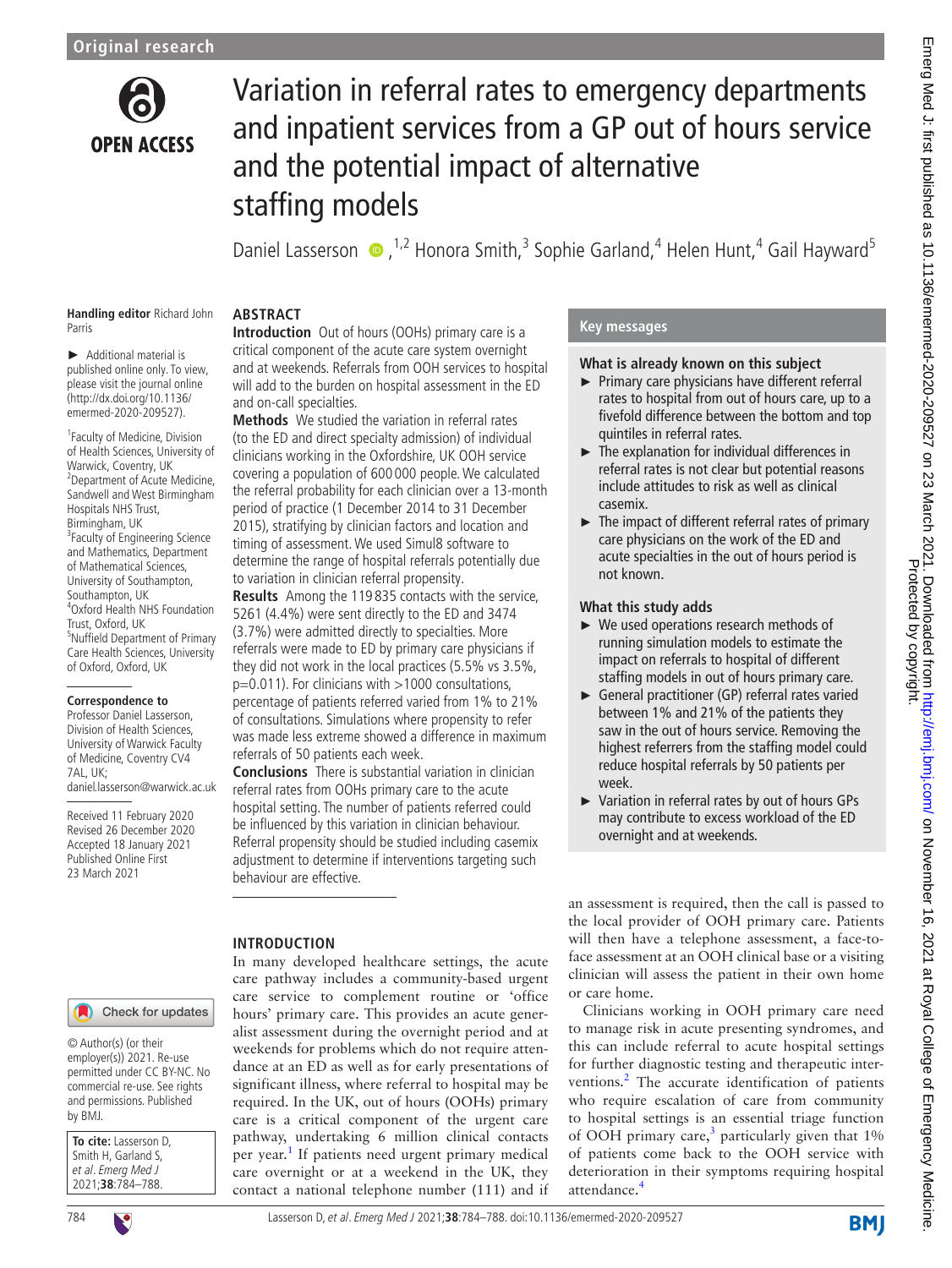While there has been some research on OOH general practitioners' (GPs) decisions to escalate care from community to hospital settings, the impact of staffing strategy has not been explored. One study of an OOHs service treating a 167000 population found a fivefold difference in referral rates from lowest to highest quintile of referrers.<sup>[5](#page-4-4)</sup> A follow-up study in the same region found that changing the organisation of OOH primary care (from individual practices to larger populationbased services) had little effect on the referral rate of individual clinicians or magnitude of the differences in referral rates.<sup>6</sup>

The extent to which referral behaviour is driven by clinician factors is currently unclear and may vary between OOH primary care and in hours primary care. One qualitative study recruiting OOH doctors highlighted that their attitudes and beliefs are likely to be strong determinants of referral rate, $^7$  $^7$  whereas quantitative surveys recruiting clinicians providing routine primary healthcare have found that casemix is more likely to be driving referral than any psychological factors at the level of the indi-vidual clinician.<sup>[8](#page-4-7)</sup>

Differences in referral rates among different OOH clinicians could adversely affect the acute care pathway in secondary care. High referrers of low-risk patients will increase the burden on acute assessment services in hospital, contributing to congestion and higher risk for all patients seen.<sup>[9](#page-4-8)</sup> Operational research can improve our understanding of the impact of this doctor-level variation in referral rates through simulation based on routinely collected healthcare data.<sup>[10](#page-4-9)</sup> Simulations using parameters derived from observed variation in routine data have been used to inform acute care design within hospitals $11$   $12$  and optimal delivery of acute stroke care at both local<sup>13</sup> and national levels.<sup>[14](#page-4-12)</sup> However, there have been no published studies that have used operational research to determine the impact of variation in clinical referral rate from community settings to hospitals for acute illness, which is the predominant reason for consulting OOH primary care. This could help inform the optimal structure of an acute medical service at population level.

As part of a service evaluation of referrals from the OOH primary care service, we set out to examine individual clinicians' referral rates in a large population-based provider of OOH primary care, calculating rates from routinely collected data. We then undertook simulations to determine the impact of this variation on acute hospital referral rates.

# **METHODS**

The Oxfordshire OOH service, run by Oxford Health NHS Foundation Trust, provides care to a population of over 600000 people from 18:30 to 08:00 on weekdays and 24 hour cover on weekends and bank holidays; the service has been described previously[.15](#page-4-13) An anonymised database of all patient contacts with the Oxfordshire OOHs service over 13 months from 1 December 2014 to 31 December 2015 was created from the OOH Electronic Record System used by clinicians (ADASTRA) for the purposes of evaluation of the service and identification of potential improvements to be made to the structure and processes of urgent care provided by the OOH service. The database used demographic and clinical outcome data from the ADASTRA system. We extracted data on the number of consultations undertaken by the GPs and the outcome of consultations, as well as whether the GPs undertook regular shifts with the service, practiced locally within regular primary care services and whether they were undertaking shifts as a mandatory part of the final year of training before becoming fully qualified GPs (in this situation, a qualified OOH GP would be available for

<span id="page-1-0"></span>

| Table 1 Numbers of OOHs consultations by demographic, timing, |
|---------------------------------------------------------------|
| location and outcome of contact                               |

| <b>Factor</b>      |                                                                                               | Number of<br>consultations | Percentage (%) of<br>total consultations |
|--------------------|-----------------------------------------------------------------------------------------------|----------------------------|------------------------------------------|
| Age (years)        | $<$ 10                                                                                        | 27127                      | 22.64                                    |
|                    | $10 - 19$                                                                                     | 7994                       | 6.67                                     |
|                    | $20 - 29$                                                                                     | 16223                      | 13.54                                    |
|                    | $30 - 39$                                                                                     | 12258                      | 10.23                                    |
|                    | $40 - 49$                                                                                     | 10164                      | 8.48                                     |
|                    | $50 - 59$                                                                                     | 9385                       | 7.83                                     |
|                    | $60 - 69$                                                                                     | 8783                       | 7.33                                     |
|                    | $70 - 79$                                                                                     | 10030                      | 8.37                                     |
|                    | $80 - 89$                                                                                     | 12172                      | 10.16                                    |
|                    | $90 - 99$                                                                                     | 5358                       | 4.47                                     |
|                    | $\geq 100$                                                                                    | 236                        | 0.20                                     |
|                    | n/d                                                                                           | 105                        | 0.09                                     |
| Gender             | Female                                                                                        | 69437                      | 57.94                                    |
|                    | Male                                                                                          | 50388                      | 42.05                                    |
|                    | n/d                                                                                           | 10                         | 0.01                                     |
| Day of the week    | Monday                                                                                        | 10779                      | 8.99                                     |
|                    | Tuesday                                                                                       | 7667                       | 6.40                                     |
|                    | Wednesday                                                                                     | 7690                       | 6.42                                     |
|                    | Thursday                                                                                      | 8383                       | 7.00                                     |
|                    | Friday                                                                                        | 11630                      | 9.71                                     |
|                    | Saturday                                                                                      | 40221                      | 33.56                                    |
|                    | Sunday                                                                                        | 33465                      | 27.93                                    |
| Final contact      | OOH clinical base                                                                             | 65201                      | 54.41                                    |
| location           | Telephone                                                                                     | 41348                      | 34.50                                    |
|                    | Home                                                                                          | 13117                      | 10.95                                    |
|                    | n/d                                                                                           | 169                        | 0.14                                     |
| Outcome of contact | Referred to ED                                                                                | 5261                       | 4.39                                     |
|                    | Admitted to hospital                                                                          | 3474                       | 2.90                                     |
|                    | No follow-up                                                                                  | 59907                      | 49.99                                    |
|                    | Patient advised to<br>contact own GP                                                          | 41 663                     | 34.77                                    |
|                    | Own GP to contact<br>patient                                                                  | 2245                       | 1.87                                     |
|                    | Passed to another<br>provider                                                                 | 3164                       | 2.64                                     |
|                    | Unable to contact<br>patient                                                                  | 1585                       | 1.32                                     |
|                    | Other (includes: did<br>not attend, left before<br>treatment, sent to<br>minor injuries unit) | 2536                       | 2.12                                     |

GP, general practitioner/family physician/primary care physician; n/d, no data; OOHs, out of hours.

supervision and advice as needed). We determined the location of assessment and any referral to the ED or direct hospital admission to specialty.

Oxford Health NHS Foundation Trust Older People's Directorate Clinical Audit and Effectiveness Group prospectively classified this study as a service evaluation and it was carried out under that data governance framework. In addition, University of Southampton Research Ethics Committee approved the study (ref 22990).

## **Patient and public involvement**

No patient involvement.

## **Statistical analysis**

Using outcomes from clinical encounters in the OOH database, we calculated counts of consultation calendar days, location and Protected by copyright.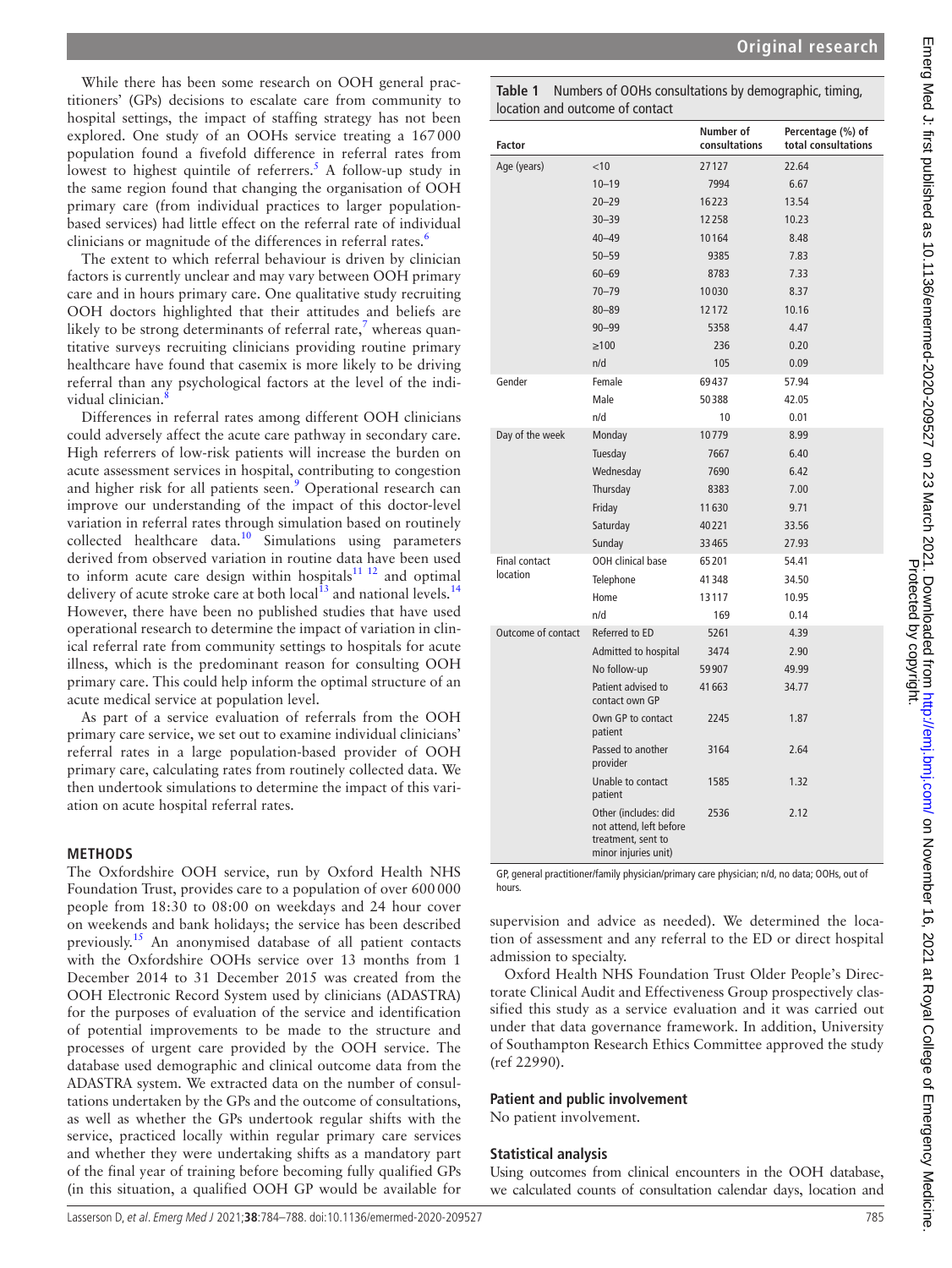outcomes with descriptive statistics of consultation rates prepared using IBM SPSS Statistics 24 and R [\(www.r-project.org\)](www.r-project.org).

As the decision to refer is a discrete event in time, we used discrete event simulation models using Simul8 software [\(https://](https://www.simul8.com/) [www.simul8.com/](https://www.simul8.com/)) to represent an average week's referrals to hospital from the OOH service, combining the codes 'Referrals to ED' and 'admissions to hospital' into one referral variable. Simulation models were constructed to explore the range of referrals under different assumptions about the levels of referral rates of individual clinicians. The referral propensity of each clinician was assumed to be their measured referral rate over a 13-month data collection period.

We matched the current clinical model of the shift system, where each clinician will work in one of the settings of telephone consulting, face-to-face base visits or home visits. We assumed that the propensity to refer was consistent for the duration of the shift. Different assumptions were made for a total of three scenarios and each simulation model was run for 1week, 1000 times, to build up a distribution of the variability of referrals under different assumptions. We presented average data for these runs. The assumptions behind the three models were (1) assume current staffing structure (this illustrates the impact of variation of all clinicians working in the service); (2) emergency nurse practitioners (ENPs) only (ie, no GPs) as they have a reduced referral rate overall; (3) removal of high referrers from the service (top 12% of shifts, a proportion deemed high by service managers SG and HH), which explores the impact of limiting the OOH service to clinicians who do not have very high referral rates. We assumed that arrival rates into the service were from a Poisson distribution, and that length of time waiting to be seen did not influence the decision to refer.

#### **RESULTS**

There were 119 835 contacts with valid outcomes in the 13-month period with [table](#page-1-0) 1 showing the number of contacts by age, gender, calendar day and location (OOH clinical base, telephone only or a home visit). The greatest number of consultations were on Saturdays and most consultations occurred as face-to-face visits at the OOH clinical base. [Table](#page-2-0) 2 shows consultations by clinician factors and the majority of consultations were undertaken by sessional GPs who undertook regular work with the OOH provider. Only a small number of the total consultations (1782, 1.5%) were undertaken by trainee GPs.

[Table](#page-3-0) 3 shows the outcome of all consultations by categories of clinician. GP trainees referred more patients to hospital, either by direct admission to specialty or to the ED than qualified GPs, as a percentage of their consultations ( $p=0.034$ ). GPs who did not work locally sent more patients to hospital, either as admissions to specialty or referrals to ED compared with GPs who undertake regular work in local practices ( $p=0.011$ ).

[Online supplemental table 1](https://dx.doi.org/10.1136/emermed-2020-209527) shows the outcomes by location of assessment (OOH base visit, home visit or telephone only assessment) with similar patterns for impact of GP grade and regular local practice clinical work.

[Figure](#page-3-1) 1 shows the relationship between percentage of patients referred and the volume of consultations for individual clinicians which demonstrates that even above 1000 consultations within the study period, variation between 1% and 21% is seen at equivalent consultation volumes. [Online supplemental figure](https://dx.doi.org/10.1136/emermed-2020-209527)  [1](https://dx.doi.org/10.1136/emermed-2020-209527) demonstrates that this pattern of variability and relationship to volume is seen across all types of clinical contact within the OOH service.

# <span id="page-2-0"></span>**Table 2** Number of consultations by clinician factors

| <b>Factor</b>      |                                     | Number of<br>consultations | Percentage (%) of<br>total consultations |
|--------------------|-------------------------------------|----------------------------|------------------------------------------|
| Clinician type     | <b>ENP</b>                          | 4494                       | 3.75                                     |
|                    | Emergency paramedic<br>practitioner | 4904                       | 4.09                                     |
|                    | GP                                  | 106907                     | 89.21                                    |
|                    | <b>GP</b> trainee                   | 1779                       | 1.48                                     |
|                    | Other                               | 38                         | 0.03                                     |
|                    | n/d                                 | 1713                       | 1.43                                     |
| Clinician contract | Agency                              | 51                         | 0.04                                     |
|                    | Contracted                          | 7470                       | 6.23                                     |
|                    | Locum                               | 3580                       | 2.99                                     |
|                    | Salaried                            | 8511                       | 7.10                                     |
|                    | Sessional                           | 96397                      | 80.44                                    |
|                    | n/d                                 | 3826                       | 3.19                                     |
| Clinician usual    | Any                                 | 14577                      | 12.16                                    |
| shift type         | OOH clinical base                   | 47522                      | 39.66                                    |
|                    | Base and home<br>visiting           | 8842                       | 7.38                                     |
|                    | Base/overnights                     | 1240                       | 1.03                                     |
|                    | Base/telephone<br>consulting        | 2238                       | 1.87                                     |
|                    | Home visiting                       | 13978                      | 11.66                                    |
|                    | Overnight                           | 25365                      | 21.17                                    |
|                    | Other                               | 2174                       | 1.81                                     |
|                    | n/d                                 | 3899                       | 3.25                                     |
| Regular OOH GP     | No                                  | 17838                      | 14.89                                    |
|                    | Yes                                 | 90269                      | 75.33                                    |
|                    | n/a                                 | 617                        | 0.51                                     |
|                    | n/d                                 | 11 1 11                    | 9.27                                     |
| Works in local     | <b>No</b>                           | 47686                      | 39.79                                    |
| practice           | Yes                                 | 59350                      | 49.53                                    |
|                    | n/a                                 | 793                        | 0.66                                     |
|                    | n/d                                 | 12006                      | 10.02                                    |

ENPs, emergency nurse practitioners; GP, general practitioner; n/a, not applicable (ENPs rather than GPs); n/d, no data; OOHs, out of hours.

# **Simulations**

[Table](#page-3-2) 4 shows the difference in structure and parameters of the models used to simulate the impact of the variation in clinician referral rate.

[Table](#page-3-2) 4 gives the results of the simulation model trials, of 1000 runs in each case. The total numbers referred to hospital per week are presented: the mean and the lower and upper limits of the 95% CIs are given in each case. Also reported are the minimum and maximum numbers in the trials: these represent the possible extent of arrivals at hospital that are referred from the OOH service.

Removal of the highest referrers from the pool of clinicians available to be rostered on shifts (model iii) shows a difference in the mean number of referrals each week of 36 patients, and a reduction of the maximum weekly referrals of up to 50 patients.

# **DISCUSSION**

This evaluation of the OOH primary care service in Oxfordshire found that fewer referrals for acute assessment in hospital were made by regular providers of OOH primary care or those who worked within the local primary care practices for their routine care provision. There was substantial variation between clinicians in the percentage of contacts that were referred for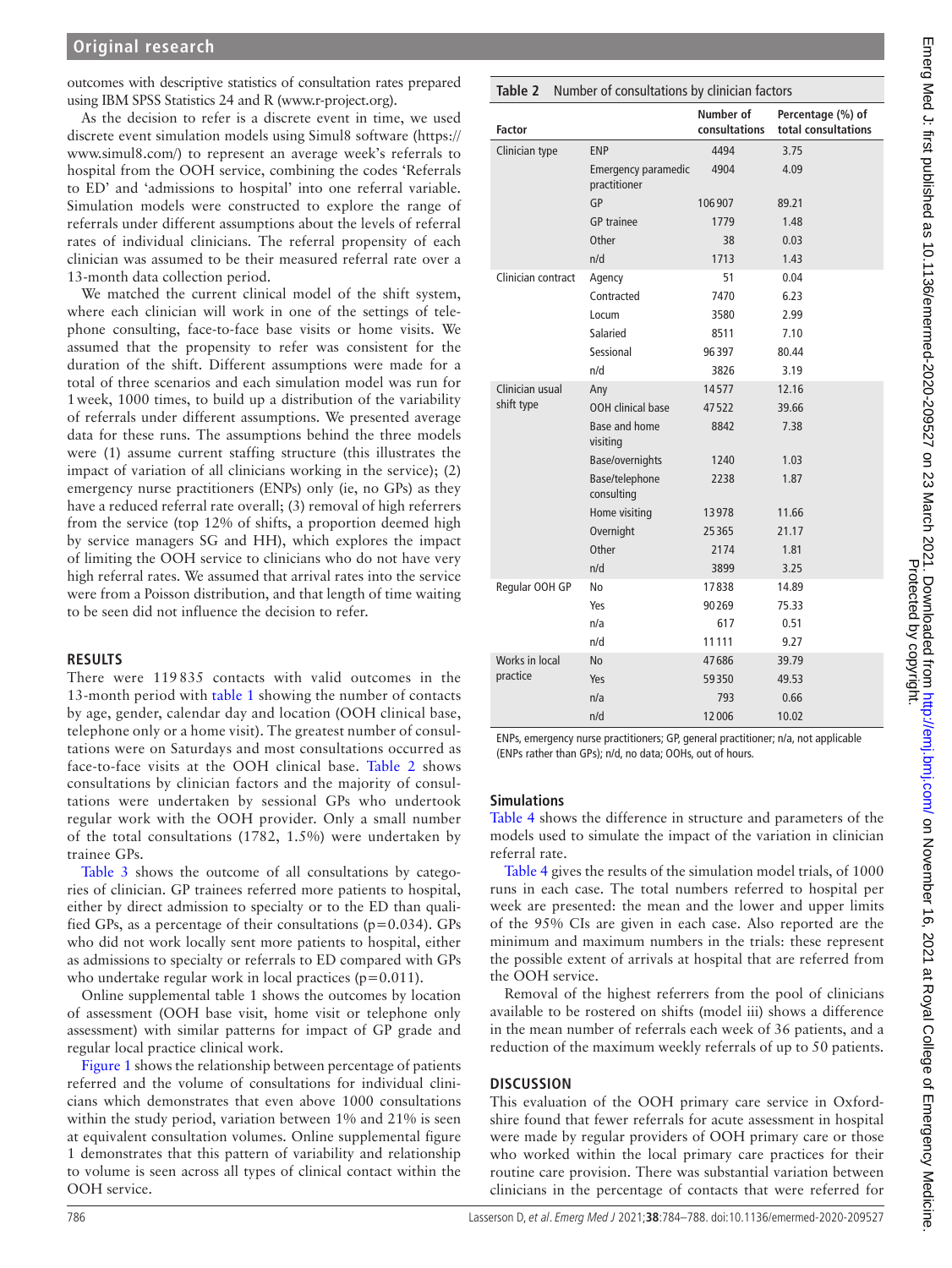<span id="page-3-0"></span>

|           | <b>Table 3</b> Counts and percentage of outcomes by categories of |
|-----------|-------------------------------------------------------------------|
| clinician |                                                                   |

|                           | <b>Admitted to hospital</b> |      | <b>Referred to ED</b> |      |
|---------------------------|-----------------------------|------|-----------------------|------|
|                           | N                           | $\%$ | N                     | $\%$ |
| Clinician and grade       |                             |      |                       |      |
| <b>GP</b> trainee         | 77                          | 4.33 | 97                    | 5.45 |
| GP                        | 3123                        | 2.92 | 4637                  | 4.34 |
| <b>FNP</b>                | 71                          | 1.58 | 217                   | 4.83 |
| EPP                       | 189                         | 3.85 | 276                   | 5.63 |
| Local practice attachment |                             |      |                       |      |
| No regular local practice | 1580                        | 3.31 | 2599                  | 5.45 |
| Regular local practice    | 1515                        | 2.55 | 2056                  | 3.46 |
| Shift pattern             |                             |      |                       |      |
| No regular shifts         | 608                         | 3.41 | 940                   | 5.27 |
| Regular shifts            | 2526                        | 2.80 | 3769                  | 4.18 |
| Provider contract         |                             |      |                       |      |
| Contracted                | 210                         | 2.81 | 399                   | 5.34 |
| Locum                     | 133                         | 3.72 | 161                   | 4.50 |
| Salaried                  | 142                         | 1.67 | 531                   | 6.24 |
| Sessional                 | 2869                        | 2.98 | 4025                  | 4.18 |

ENP, emergency nurse practitioner; EPP, emergency paramedic practitioner; GP, general practitioner.

urgent assessment in hospital, even among those who saw a high volume of patients. Based on insights from simulation, we conclude that variation in clinician referral rate could account for large differences in the numbers of patients who need to be assessed acutely.

Variation in clinicians' decision-making over change in location of care has been seen in acute settings as well as in primary care[.16](#page-4-14) A study in one acute medical unit over a 2-year period showed that the proportion of patients seen by acute physicians who are discharged home shows a similar degree of variation at individual clinician level to that seen in this study.<sup>16</sup> Although the clinical setting is different, clinicians are being asked to make a judgement about risk related to a change in location of care—in OOH primary care the change in location is escalation to acute care, in hospital it is de-escalation to the home environment. In either setting, those who make these decisions show a high degree of variation in the propensity to escalate or de-escalate.

This study also shows the importance of using operational research methods. The benefits of simulation modelling are,



<span id="page-3-1"></span>**Figure 1** Individual clinicians' percentage of contacts referred to hospital by total number of contacts.

| MUREI<br>version | <b>JUCHALIU IUI ICICIIAI</b><br>percentages | Min | LUWCI<br>95% | Mean   | <b>UPPCI</b><br>95% | Max |
|------------------|---------------------------------------------|-----|--------------|--------|---------------------|-----|
|                  | current staffing model                      | 119 | 135          | $165*$ | 197                 | 233 |
| ii               | ENP only (no GPs)                           | 97  | 117          | 144    | 173                 | 206 |
| iii              | Truncated-highest<br>referral rates removed | 88  | 102          | 129    | 156                 | 184 |

<span id="page-3-2"></span>**Table 4** Number of patients referred to hospital in three simulation models—1000 runs of each model assuming a different staffing

\*The mean number of patients referred per week from the average of the simulations is higher than the arithmetic mean of referrals from all the empirical data (154), due to model assumptions of full shift working. ENP, emergency nurse practitioner; GPs, general practitioners.

first, that the variability of numbers of patients referred to hospital can be demonstrated. Second, we can consider scenarios that could possibly take place: for example, what might happen if changes were made to the types of clinicians employed in an OOH service.

We undertook simulations that mimic the service delivery model in OOH primary care, where clinicians work for continuous duty periods thereby fixing a referral propensity for that period. This demonstrated that there can be a substantial variation in the numbers of patients being referred to acute settings purely based on the characteristics of the doctors. Observational studies have demonstrated that high functioning OOH primary care can reduce acute hospital activity, $17$  and this effect may be mediated through lower overall referral rates with low variation among the OOH clinician workforce in that setting.

We found that ENPs had lower referral rates compared with GPs. There are several explanations for this finding, including ENPs seeing less complex patients, where the probability of hospital referral is lower or that ENPs have a higher threshold for hospital admission. Further research is needed to understand this observation as the reality of lower availability of GPs nationally implies that allied health professionals will be taking over clinical assessment roles in OOH services.

There are significant pressures on acute services, particularly during winter, $^{18}$  and exploring alternatives to acute assessment and treatment in hospital is a new policy focus.<sup>19</sup> We have used operational research methods to explore how OOH primary care could be contributing to congestion in hospitals, demonstrating the value of this novel approach in identifying services that are high priority for future interventions to reduce acute hospital activity.

## **Strengths and limitations**

A wide variety of models can be constructed to simulate the complex processes of care in healthcare systems.<sup>20</sup> Our results may have been influenced by our choice of model and its assumptions. However, we sought to closely match the clinical service as far as possible and the level of complexity of the model reflects the available resources for our work. The results of this study may not generalise to other OOH primary care providers. Differences could arise from the nature of the OOH clinical workforce or different proportions of patients choosing to attend the ED as the initial contact for healthcare problems, bypassing the triage function of OOH primary care.

We did not adjust for clinical casemix in this analysis. Given that the database is formed from patients presenting for acute OOH primary care in a relatively stable population and that